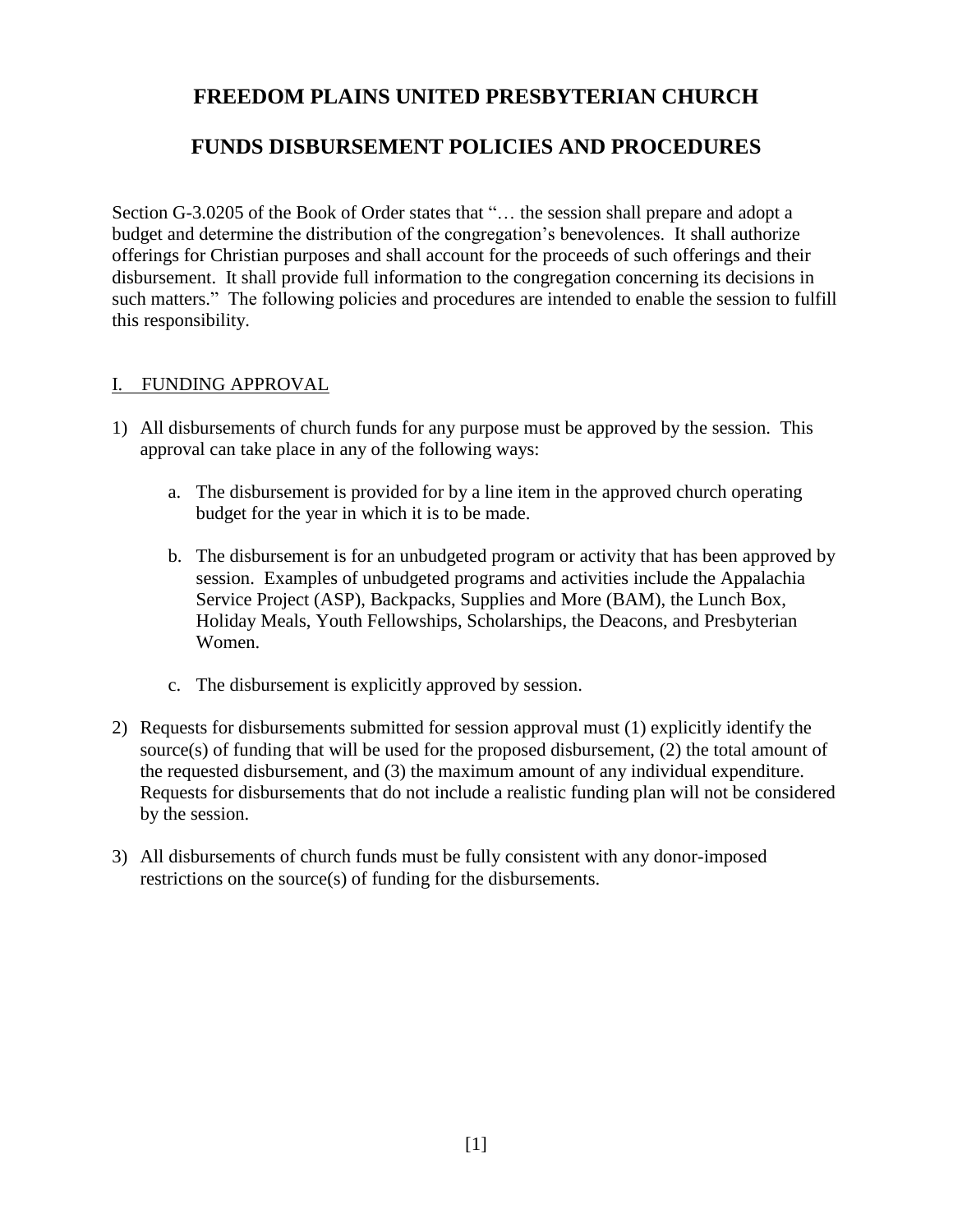## **FUNDS DISBURSEMENT POLICIES AND PROCEDURES**

#### II. APPROVAL OF INDIVIDUAL EXPENDITURES

The following policies and procedures are intended to ensure that church funds are expended only for purposes that are consistent with donor-imposed restrictions on the use of these funds and that have been approved by the session.

1) Disbursements for recurring operating budget expenditures do not have to be individually authorized and will be paid as they become due and/or as invoices are received. Examples of such expenditures include, but are not limited to salaries, utilities, insurance, environmental services, grounds maintenance, altar flowers, scheduled discretionary benevolences, and tax payments.

The current list operating budget accounts that have recurring expenditures of that fall into this category and the approved payees for these expenditures is provided at the end of this topic.

- 2) Individual disbursements for other operating budget line items and for approved programs and activities must be approved by a person who has been authorized by session to disburse church funds for the intended purpose. These persons will subsequently be referred to as "authorized approvers" and include:
	- a. the senior pastor,
	- b. the associate pastor for groups and activities for which he or she serves as moderator or advisor,
	- c. elders currently serving on both session and on the standing committee (Christian Education, Finance, Membership, Mission, Property, Stewardship, Worship & Chancel) that is responsible for the budget item, program or activity for which funds are to be expended, and
	- d. other individuals explicitly authorized by session to disburse church funds for a specific program or purpose, such as those listed in item (2) of topic I. above.

Authorized approvers are responsible for ensuring that the expenditures they approve have (1) have been approved by the session as previously described in this document, (2) are consistent with the intended purpose of the approved funding request, and (3) that funding is available for the proposed expenditure. Authorized approvers are also responsible for ensuring that the expenditures they approve do not exceed either the maximum amount authorized for the disbursement or the maximum amount of any individual expend for the disbursement.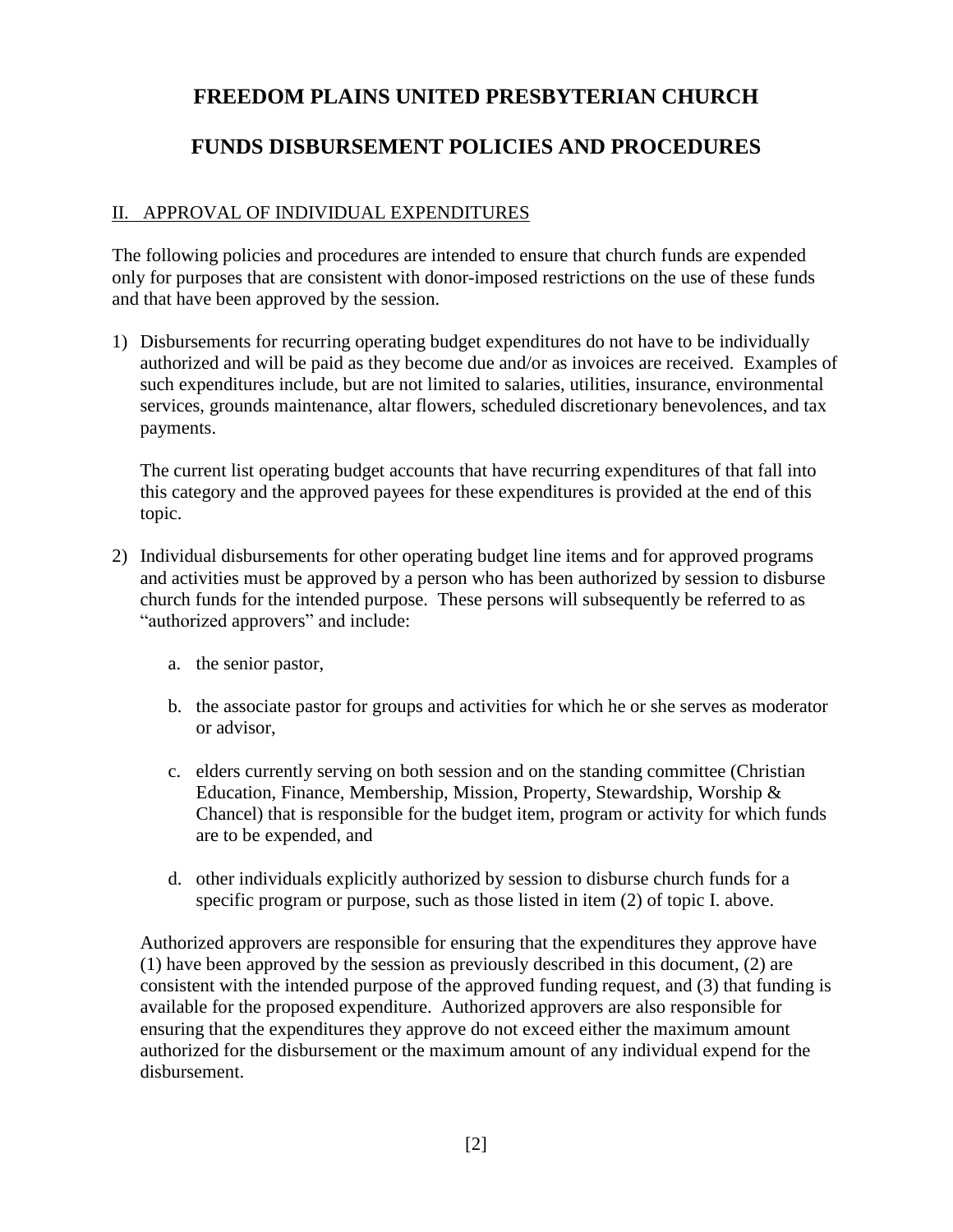## **FREEDOM PLAINS UNITED PRESBYTERIAN CHURCH CHURCH FUNDS DISBURSEMENT POLICIES (Continued)**

#### Recurring Operating Budget Expenditures

| <b>Budget Account</b>              | Vendors / Suppliers                |
|------------------------------------|------------------------------------|
| Insurance                          | <b>Liberty Mutual</b>              |
|                                    | The Hartford                       |
|                                    | <b>Shelter Point Insurance</b>     |
| Electricity                        | Central Hudson                     |
| Heating                            | Central Hudson                     |
|                                    | American Heating and Cooling       |
| Water                              | Town of LaGrange Water District    |
|                                    | Town of LaGrange Receiver of Taxes |
| Phones                             | Time Warner Cable                  |
| <b>Environmental Services</b>      | <b>Royal Carting Service</b>       |
|                                    | The ARC of Dutchess                |
|                                    | <b>Pestech Pest Solutions</b>      |
|                                    | A & R Security                     |
| Grounds Maintenance                | B & C Lawn Care                    |
|                                    | Blacktop Maintenance Co.           |
| Office Expenses                    | <b>Chase Bank</b>                  |
|                                    | Vanco Payment Services             |
|                                    | LogMeIn, Inc.                      |
| Copier Contract & Maintenance      | DeLage Landon Financial Services   |
| Postage (PO box rental)            | <b>U.S. Postal Service</b>         |
| Flowers (weekly altar flowers)     | Sabellico's Florist & Greenhouses  |
| <b>Unified Mission</b>             | Presbytery of Hudson River         |
| Dutchess County Interfaith Council | Dutchess County Interfaith Council |
| <b>Discretionary Mission</b>       | Dutchess Outreach                  |
|                                    | <b>Hudson River Housing</b>        |
| Per Capita                         | Presbytery of Hudson River         |
|                                    |                                    |

#### Notes:

- 1) Withheld payroll taxes will be remitted to the Internal Revenue Service and the New York State Department of Taxation and Finance and required tax returns will be filed in accordance with required schedules.
- 2) Unrelated Business Income Tax returns will be filed and any taxes due will be paid to the Internal Revenue Service and the New York State Department of Taxation and Finance in accordance with required schedules.
- 3) Donations intended for specific mission projects will be forwarded to the appropriate agency without the need for explicit approval.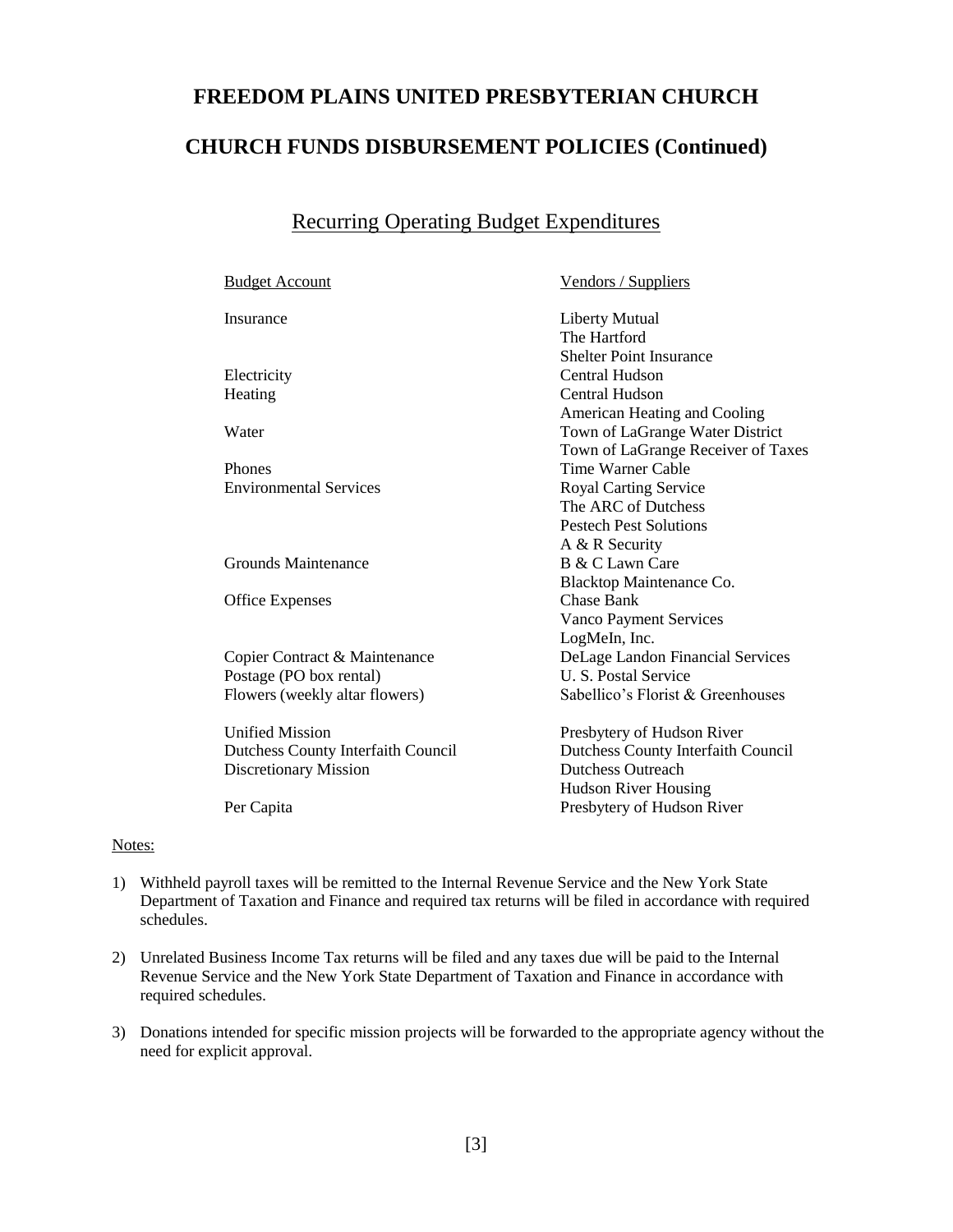#### **CHURCH FUNDS DISBURSEMENT POLICIES (Continued)**

#### Additional Authorized Approvers

In addition to the authorized approvers listed in item 2) above, the following individuals are authorized approvers for the program or activity next to which their expenditures for the indicated programs and/or activities.

| <b>Program or Activity</b>          | <b>Additional Authorized Approver</b>      |
|-------------------------------------|--------------------------------------------|
| Appalachia Service Project          | Jennifer Barry                             |
| Backpacks, Supplies, and More       | <b>Adeline Anderson</b>                    |
|                                     | Christine Williams                         |
| <b>Bell Choirs</b>                  | Lorraine Nelson Wolf                       |
| <b>Building Program</b>             | <b>Bill Spencer</b>                        |
|                                     | Joseph Insalaco                            |
|                                     | Paul Johnston                              |
|                                     | Lou Biskup                                 |
| Community Assistance, Deacons' Fund | Currently elected treasurer of the Deacons |
| <b>Earth Stewards</b>               | Irene Milliken                             |
| Presbyterian Women                  | Jennifer Barry                             |
| Dutchess Outreach (Lunch Box)       | Mitzi Loatman                              |
|                                     |                                            |
|                                     |                                            |
| <b>Budget Account</b>               | <b>Additional Authorized Approver</b>      |
|                                     |                                            |
| Church School                       | Elaine Ignal                               |
|                                     | Alix Hoffman                               |
| Music                               | Lorraine Nelson Wolf                       |
| <b>Health Ministry</b>              | Bonnie Biskup                              |
| <b>Church Buildings</b>             | <b>Bill Spencer</b>                        |
|                                     | Joseph Insalaco                            |
|                                     | Paul Johnston                              |
|                                     |                                            |

Persons currently serving the church as ruling elders or ministers of word and sacrament are not included in this list since their role as authorized approvers was covered in the main portion of this document. This list can only be modified by an action of session, and such actions are to be recorded in the minutes of the session meeting at which they occur.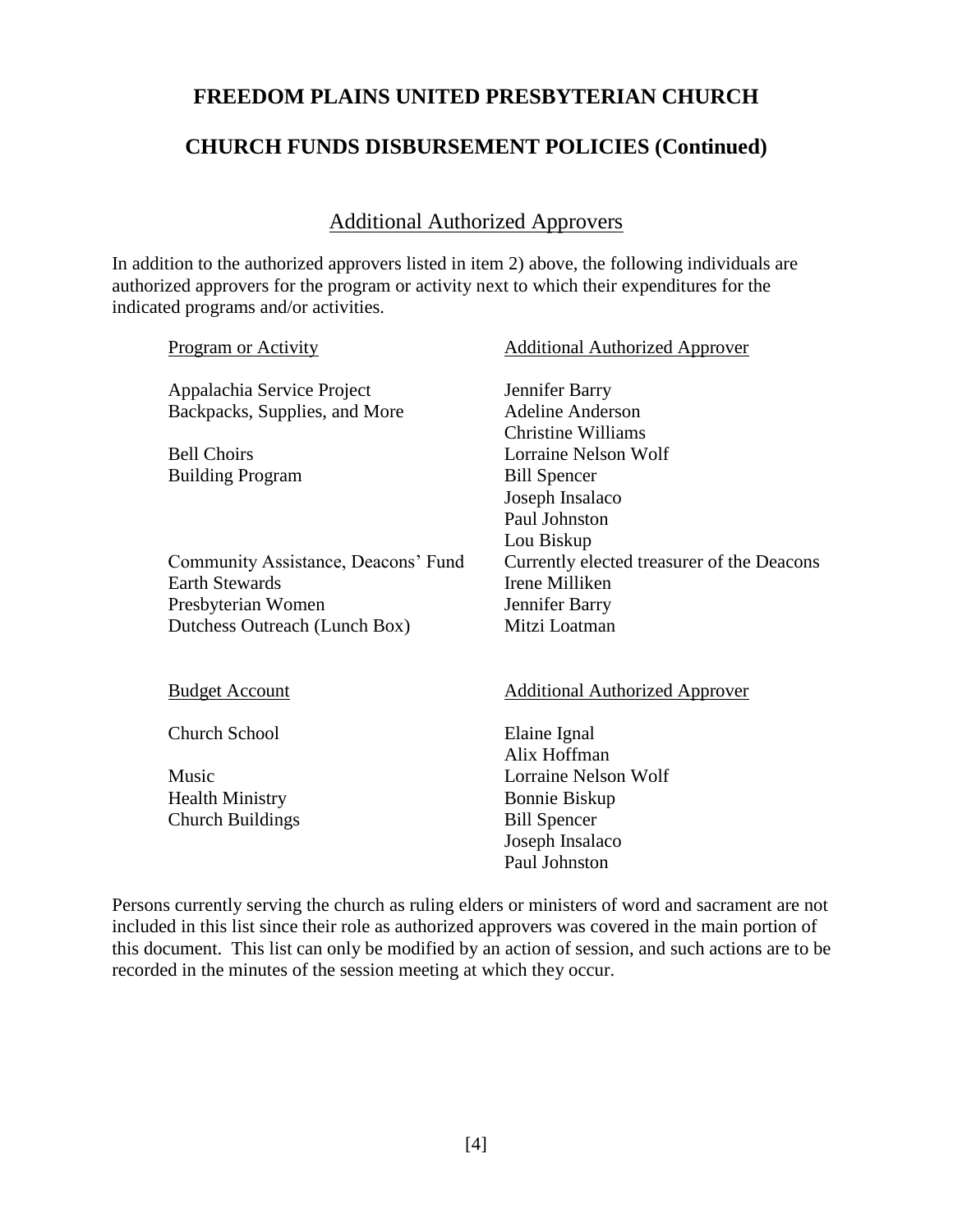### **FUNDS DISBURSEMENT POLICIES AND PROCEDURES**

#### III. PURCHASING PROCEDURES

The following policies and procedures are intended to ensure that the congregation's funds are used as effectively as possible and that unnecessary expenses are not incurred.

1) Purchases of goods or services are to be made from the church's preferred suppliers whenever it is possible to do so. Preferred suppliers are those with whom the church has an established line of credit, and with whom we have a sales tax exemption on file that will automatically be applied to the church's purchases.

Preferred suppliers usually offer the church discounted prices on the goods and services that they sell; offer rewards programs that the church can participate in and, in some cases, do not impose shipping or delivery charges on our purchases.

- 2) Purchases of goods or services that are available from preferred suppliers should normally be made by a person who has been authorized to charge purchases to the church's line of credit with the preferred supplier to be used. Supplies needed to sustain the day-to-day operations of the church should be made by the person or persons who have been assigned the responsibility for ensuring that the church maintains an adequate inventory of the needed supplies. Supplies that fall into this category include, but are not limited to, office supplies, custodial supplies, and disposable or consumable kitchen supplies.
- 3) Purchases of items that are unique to a specific activity or program and other consumable items such as food for a special event or for the nursery school classes may be made by an authorized approver for the program or activity from merchants of their own choosing. The church's sales tax exemption should be used for purchases that exceed \$100 and for other purchases whenever possible.

It is common practice for merchants to require that tax-exempt purchases be paid for by charging them to a line of credit, by charging them to a credit card issued to the tax-exempt organization, or by a check directly from the tax exempt organization. If difficulties are encountered in using the church's sales tax exemption at the time of purchase, it is permissible to pay the sales tax on purchases of less than \$100. Payment of sales tax on purchases of more than \$100 should, however, be approved by an authorized approver.

4) All persons making purchases for the church are expected to exercise reasonable discretion to ensure that the goods and services they purchase for the church are competitively priced and are of good quality.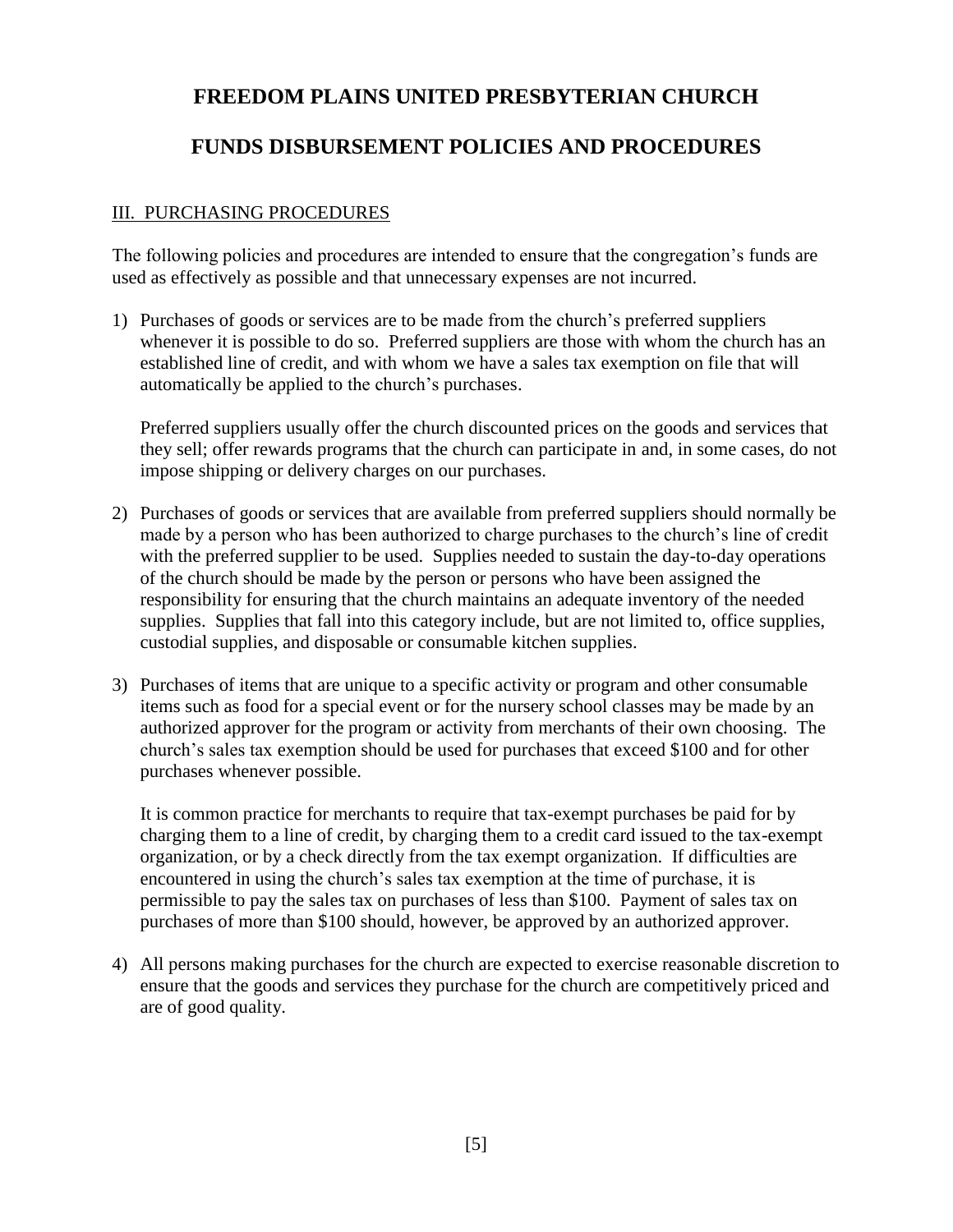#### **FUNDS DISBURSEMENT POLICIES AND PROCEDURES**

#### III. PURCHASING PROCEDURES (continued)

- 5) Payments for purchases may be made on one of the following ways:
	- a. Charged to a line of credit that the church has with the supplier,
	- b. Charged to a credit card issued to the purchaser by the church,
	- c. Paid for out-of-pocket by the purchaser who expects to be is subsequently reimbursed by the church for the purchase, or
	- d. Paid for with a cash advance provided by the church.

The payment methods listed above are listed in the preferred order of use.

6) Dated, itemized receipts must be submitted to the church treasurer for all purchases made using church funds regardless of how the purchase is paid for. Credit and debit card transaction records that do not include an itemized list of items purchased are not acceptable, except for restaurant meals and purchases of motor fuel at a filling station.

Original receipts must be submitted for purchases that are (1) charged to a church line of credit, (2) charged to a church credit card, or (3) paid for with a cash advance provided by the church. Original receipts are preferred, but not required for purchases that are initially paid for out-of-pocket by purchasers who will subsequently be requesting reimbursement for the purchase by the church.

Receipts for purchases than have been charged to a church line of credit or to a church credit card must be submitted to the church treasurer no later than the Sunday morning following the day on which the purchases were made.

Purchases made for the church should not be combined with personal purchases on a single receipt.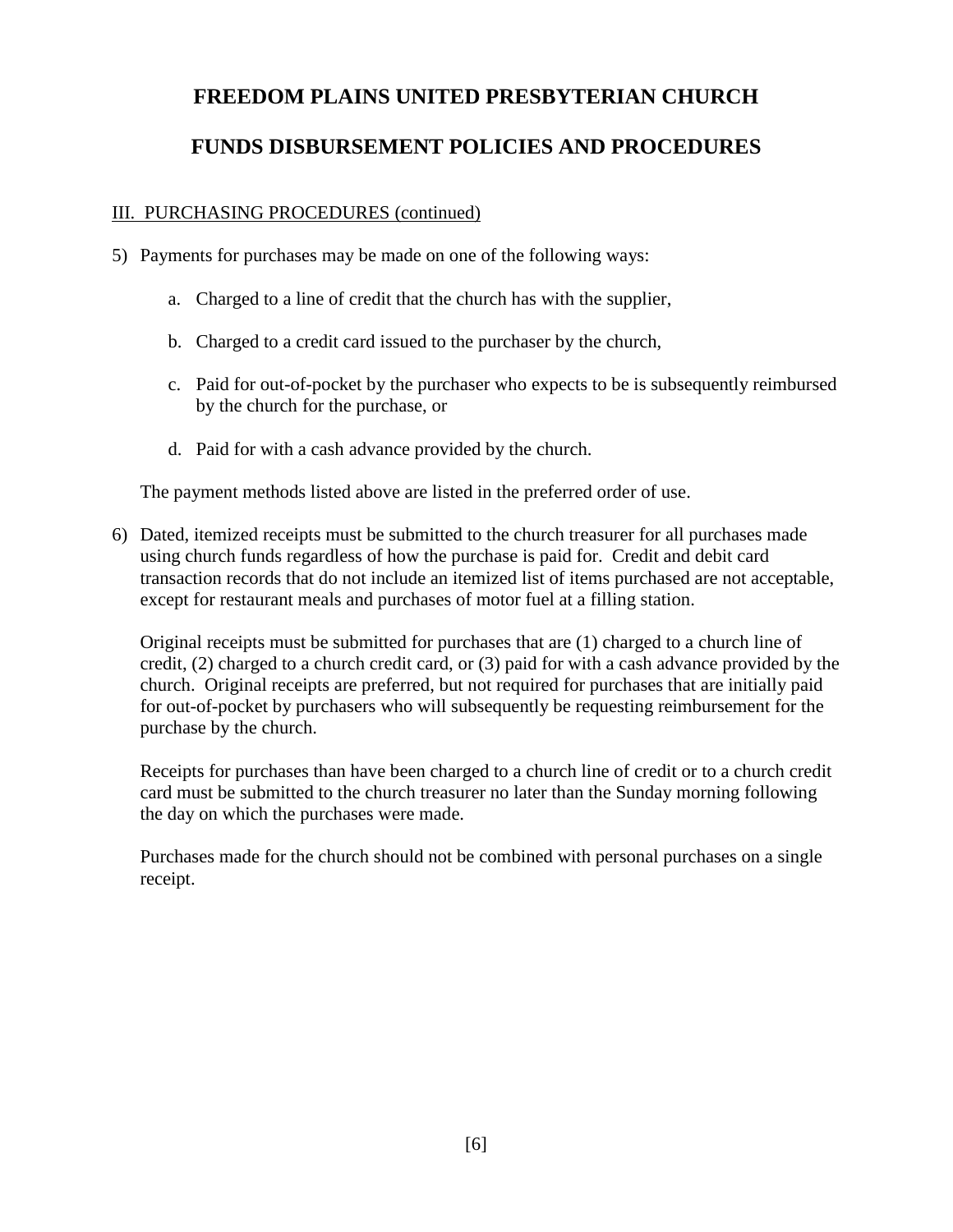## **CHURCH FUNDS DISBURSEMENT POLICIES (Continued)**

## Preferred Suppliers

| Item                        | Preferred Vendors / Suppliers | Requirement                       |
|-----------------------------|-------------------------------|-----------------------------------|
| General Merchandise         | amazon.com                    | (order via authorized purchaser)  |
|                             | Walmart                       | (use FPUPC's sales tax exemption) |
| <b>Building Supplies</b>    | Home Depot                    | (authorized purchasers)           |
|                             | Lowes                         | (authorized purchasers)           |
|                             | H. G. Page & Sons             | (authorized purchasers)           |
| <b>Office Expenses</b>      | W. B. Mason Co.               | (order via authorized purchaser)  |
|                             | <b>Staples</b>                | (use FPUPC's sales tax exemption) |
| Kitchen and Custodial       | BJ's Wholesale Club           | (authorized purchasers)           |
|                             | W. B. Mason Co.               | (order via authorized purchasers) |
| <b>Offering Envelopes</b>   | <b>Hubbard Press</b>          | (authorized purchasers)           |
| <b>Liturgical Supplies</b>  | Cokesbury                     | (order via authorized purchasers) |
|                             | <b>Augsburg Fortress</b>      | (order via authorized purchasers) |
| <b>Sunday Church School</b> | Cokesbury                     | (order via authorized purchasers) |
|                             | <b>Augsburg Fortress</b>      | (order via authorized purchasers) |
| Music                       | J. W. Pepper                  | (authorized purchasers)           |
|                             | <b>Gia Publications</b>       | (authorized purchasers)           |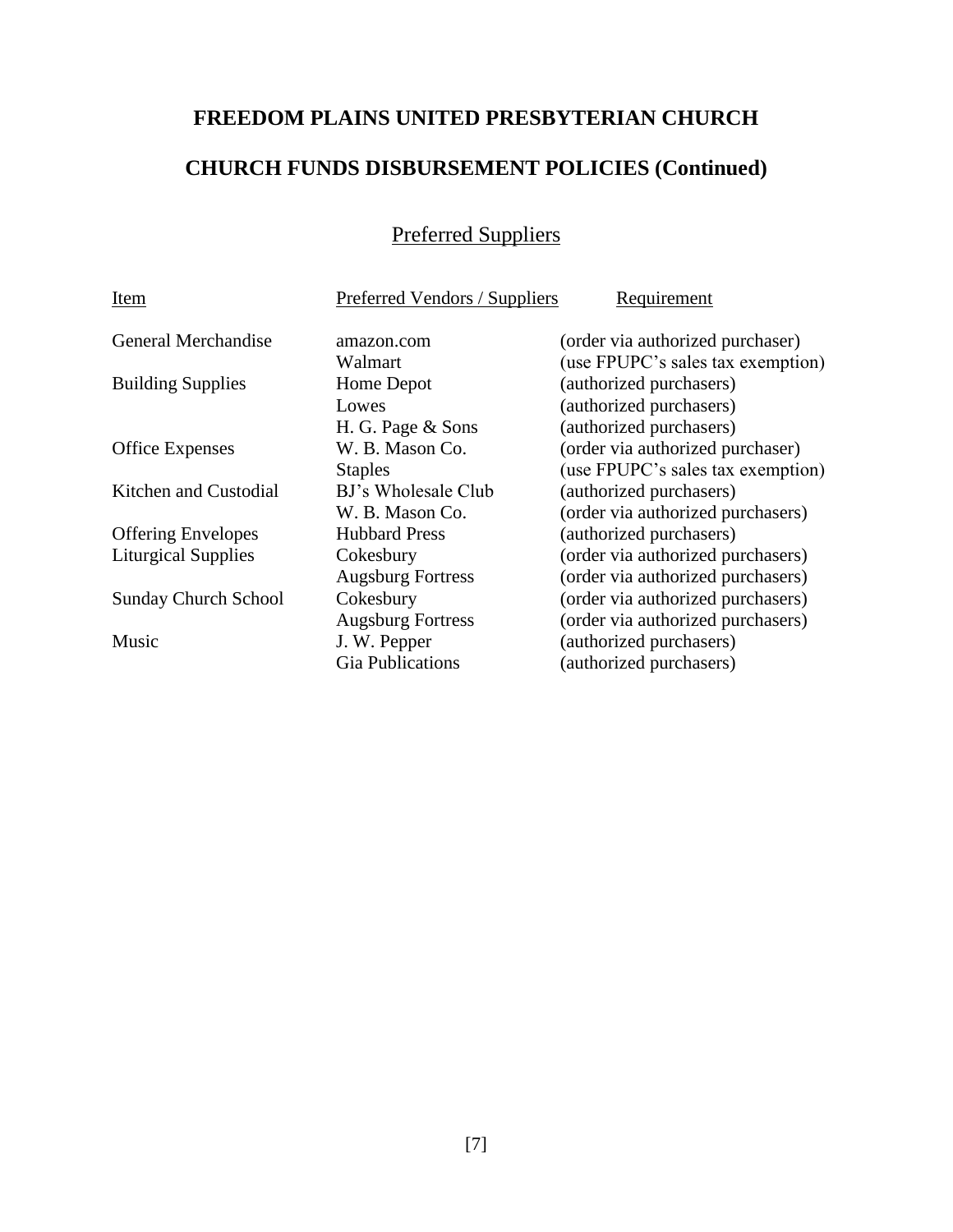#### **FUNDS DISBURSEMENT POLICIES AND PROCEDURES**

#### IV. EXPENSE REIMBURSEMENTS

The church is expected to implement a "fully accountable expense reimbursement" policy. The following policies and procedures will assist the church implementing such a policy and apply to reimbursing individuals for out-of-pocket expenses that they have incurred for session-approved church programs and activities.

1) An expense voucher is to be completed and submitted to the church treasurer to request reimbursement for out-of-pocket expenses incurred on behalf of the church. The preferred form to be used for this purpose is available on the church's web site as both a .pdf document that can be printed and filled in manually and an Excel spreadsheet that can be downloaded, completed and e-mailed to the church treasurer. Hardcopies of the expense voucher form are also available in the church office.

It is also acceptable for requestors to submit expense vouchers in other formats as long as the "roll-your-own" voucher includes the same information that is included in the preferred form. Completeness is important; how the information is arranged isn't that important.

- 2) Itemized receipts for each purchase for which reimbursement is being requested must be submitted with an expense voucher. Each receipt is to be listed as a separate line item on the expense voucher. As previously stated, it is preferred, but not required, that original receipts be submitted when reimbursements for out-of-pocket expenses are requested and that church purchases and personal purchases not be included on the same receipt.
- 3) The information printed on receipts submitted with an expense voucher should not be overwritten or obscured in any way. It is permissible to add explanatory notes in the margins of receipts, but the information printed on the receipt must remain clearly visible and unaltered. When both church and personal purchases are included on the same receipt, it is permissible to strikethrough the personal items with a single line and/or to highlight items purchased for the church.
- 4) Receipts that are not accompanied by a properly completed expense voucher may be processed at the church treasurer's discretion.
- 5) Persons who incur out-of-pocket expenses resulting from their participation in a churchsponsored program or activity are not to directly reimburse themselves for these expenses from funds donated or collected at the activity. All funds donated or collected at churchsponsored programs or activities are to be turned over to the counters for deposit in a church bank account. Reimbursements for out-of-pocket expenses are to be handled by submission of an expense voucher and supporting receipts as previously described.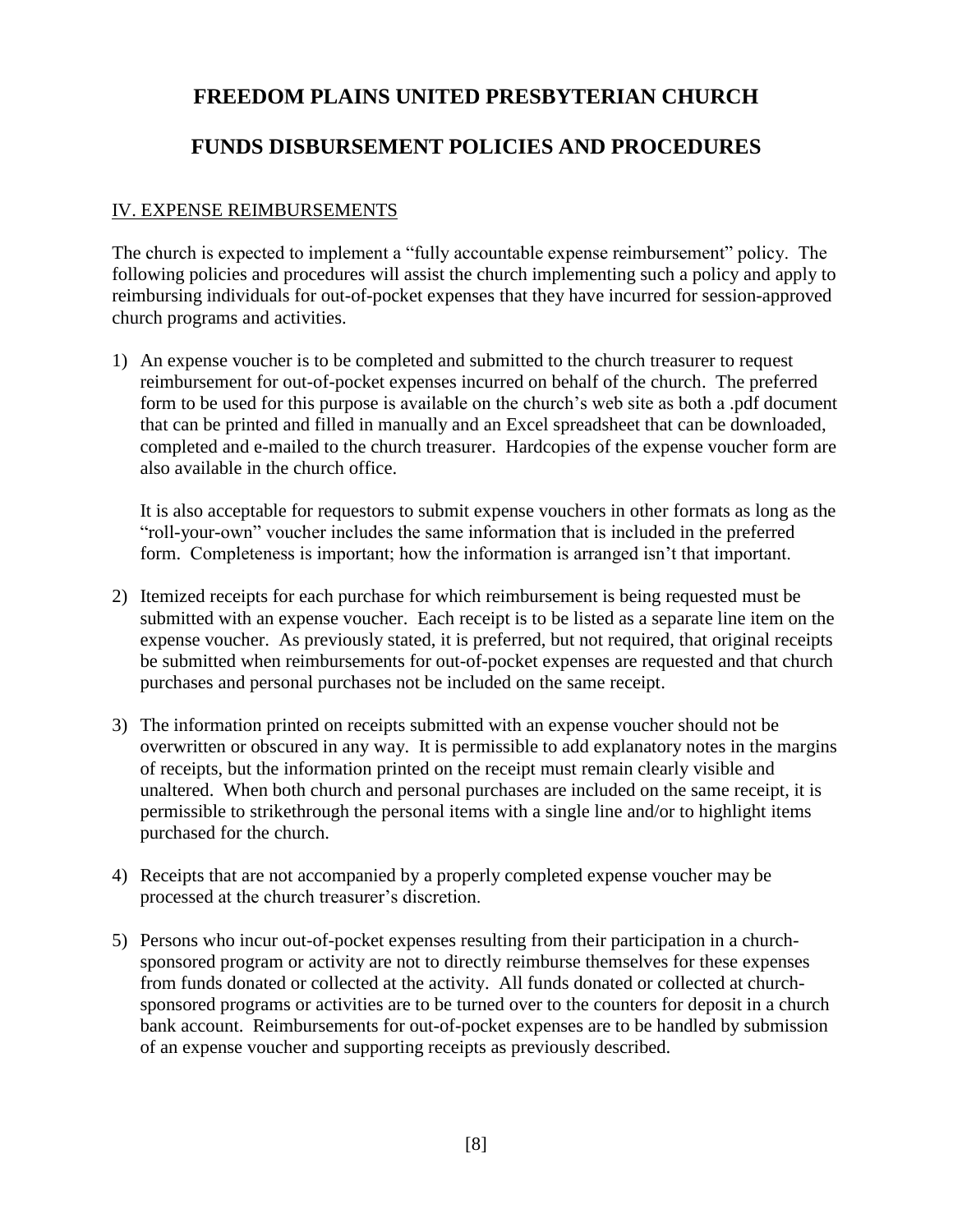## **FUNDS DISBURSEMENT POLICIES AND PROCEDURES**

#### IV. EXPENSE REIMBURSEMENTS (continued)

- 6) Donations to individuals and organizations are to be disbursed directly from the Church. Individuals are not to make donations on behalf of the Church and then request reimbursement for these donations.
- 7) Expense reimbursements will normally be paid by electronic deposit to the checking or savings account specified by the payee on the expense voucher. If a paper check is required, the address to which the check should be mailed should be provided on the back of the expense voucher. The use of paper checks for expense reimbursements is discouraged because of the additional work involved.

Missing or incomplete expense vouchers and requests to be reimbursed by a paper check will delay the processing of the reimbursement request.